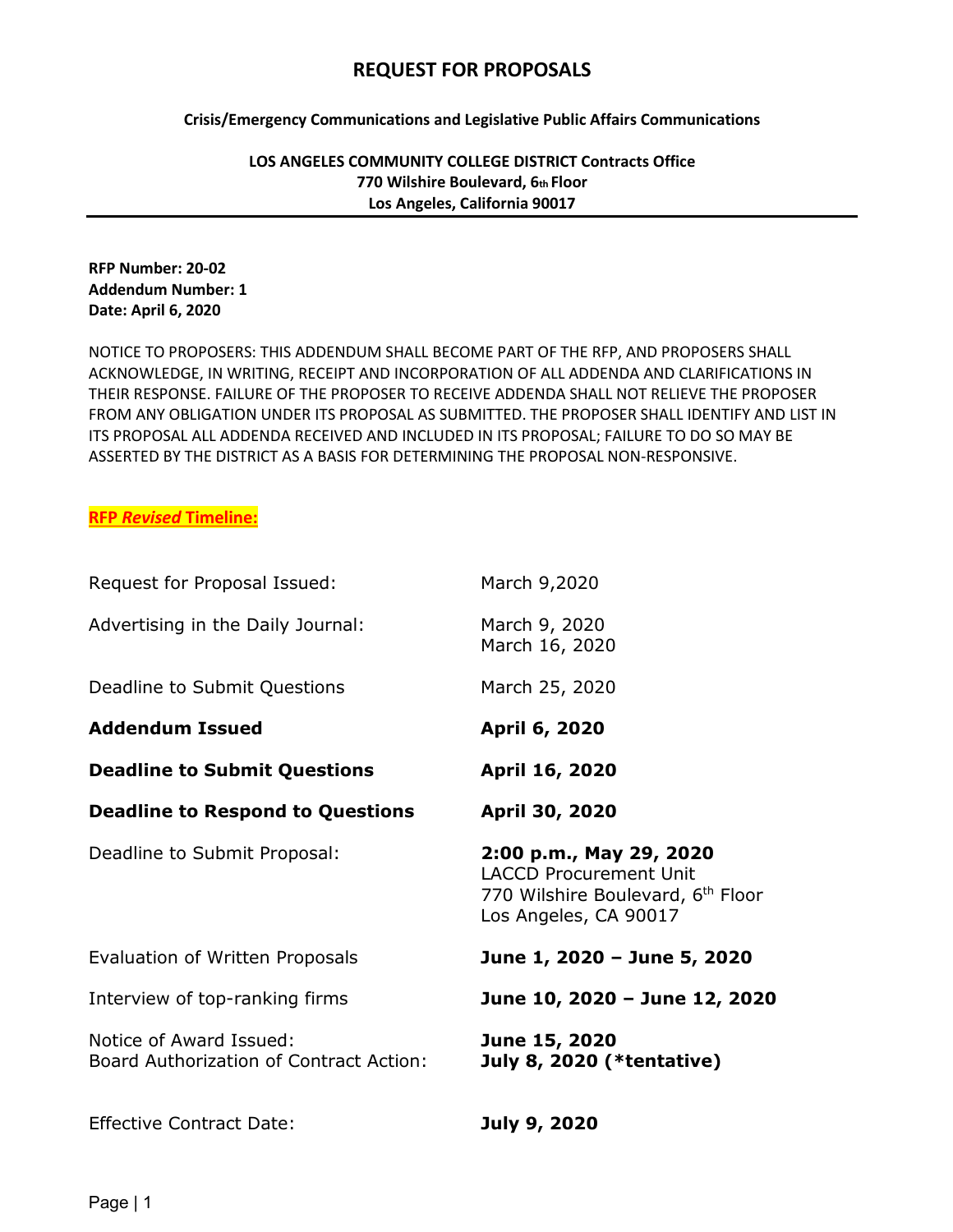# **REQUEST FOR PROPOSALS**

**Crisis/Emergency Communications and Legislative Public Affairs Communications**

## **LOS ANGELES COMMUNITY COLLEGE DISTRICT Contracts Office 770 Wilshire Boulevard, 6th Floor Los Angeles, California 90017**

## **Added Additional Background Information on the Los Angeles Community College District:**

Our community colleges play a significant role in transforming the lives of hundreds of thousands of students through the dedication of higher education professionals, policy advocates and administrators. The nine colleges of the Los Angeles Community College District (LACCD) colleges provide the most affordable, accessible and high-quality education and workforce training available anywhere in the country. LACCD's educators and staff provide transformative educational opportunities towards the social and economic mobility of students and, in turn, our communities – an impact that can last for generations.

The District is searching for a firm(s) with the passion and skills to help communicate the goals and aspirations of a large, complex organization in service to its diverse students and communities who reflect the rich tapestry, history and future of the greater Los Angeles County region, including, but not limited to, the regional Spanishspeaking market and population, which is the largest outside of Mexico City.

**Added Additional Language to the Proposal Evaluation Under Section V. B.1.a.:**

#### В. **PROPOSAL EVALUATION**

 $1.$ Written Proposals

Selection Committees for Class 1 and Class 2 Matters will be convened. The Selection Committees shall first review and evaluate the written proposals. All proposals will be evaluated using the following factors:

- a. (40%) Professional qualifications including but not limited to:
	- Experience of firm members in overall public relations for higher education entities including but not limited to experience in California and national issues of public higher education or other relevant government agency experience encompassing knowledge of federal, state and local governance and political processes key to fulfilling the promise of high quality, affordable and accessible education for the Los Angeles region.